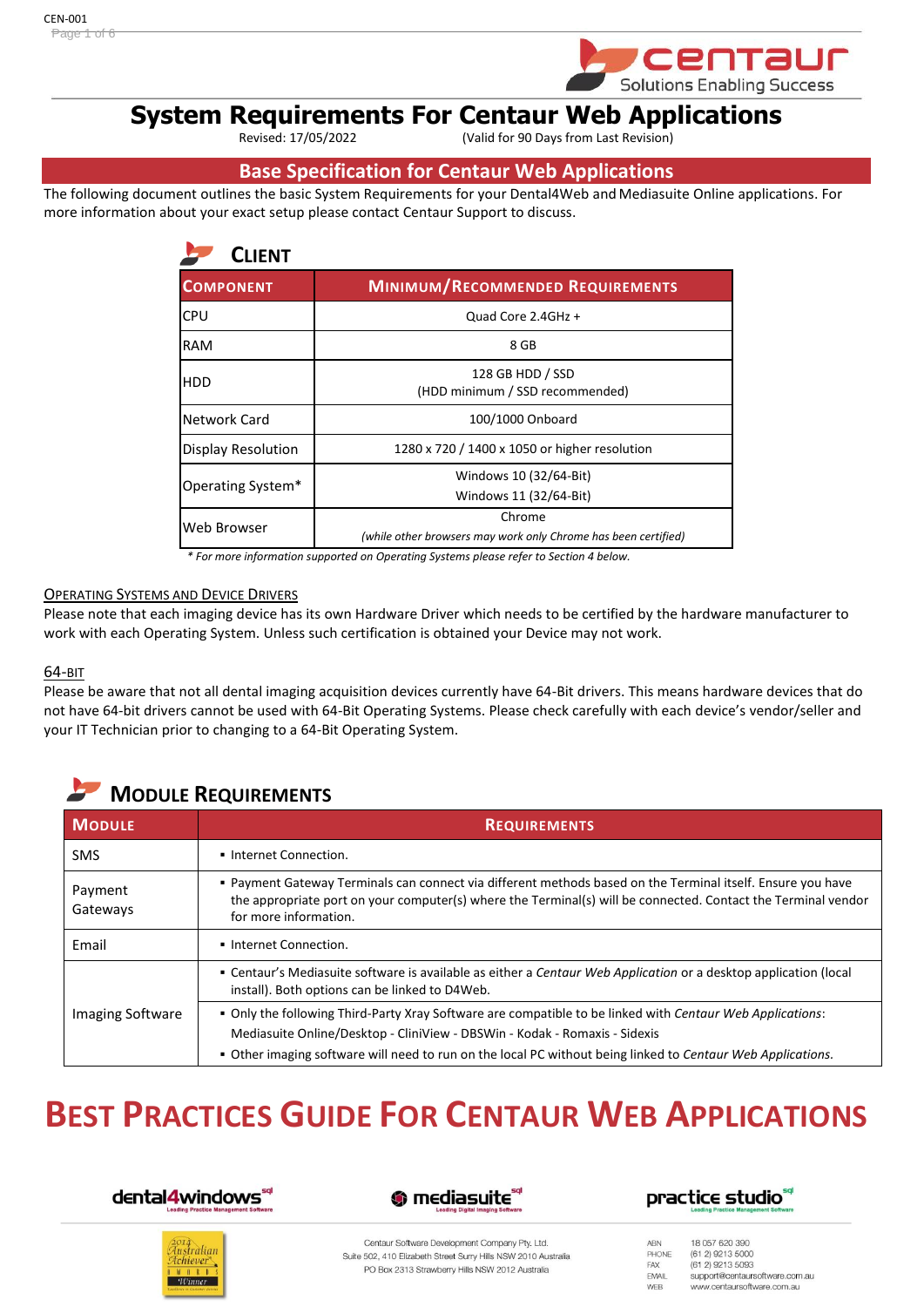

## **Best Practices for Centaur Web Applications**

*\*Dental4Web and Mediasuite Online will be referred to as Centaur Web Applications in the following document.*

## **1. PRACTICE REQUIREMENTS**

| <b>ITEM</b>                        | <b>STRONGLY RECOMMENDED</b>                                                                                                                                                                                                                        | <b>MINIMUM REQUIREMENTS</b>                                                     |  |
|------------------------------------|----------------------------------------------------------------------------------------------------------------------------------------------------------------------------------------------------------------------------------------------------|---------------------------------------------------------------------------------|--|
| Internet Speeds<br>/ Remote Access | NBN or other Fibre-based Internet Connection with<br>at least NBN 100/40Mbps speeds.                                                                                                                                                               | D4Web Only: 50/20Mbps<br>D4Web & Imaging/Large File Scanning: NBN<br>100/40Mbps |  |
|                                    | Please consider your internet connection in relation to the number of computers using D4Web. The<br>connection should be scaled to the number of connections.<br>For example:<br>2-3 PCs NBN 50/20<br>4-8 PCs NBN 100/40                           |                                                                                 |  |
|                                    | <b>Backup Mobile/Wireless Internet</b><br>In case your landline internet drops-out we recommend a 4G or 5G Mobile or Wireless backup internet<br>solution                                                                                          |                                                                                 |  |
|                                    | Keep in mind other Internet usage such as media streaming can use significant amounts of bandwidth and may impact Centaur Web<br>Application performance.<br>NOTE: Poor speeds/bandwidth may result in reduction of application performance.       |                                                                                 |  |
| Printer                            | Modern printer with support from manufacturer<br><b>NOTE:</b> Some printing problems can be resolved by installing the latest printer drivers. Ensure that your<br>technician installs the latest drivers for your printer, now and in the future. |                                                                                 |  |
| Network                            | Gigabit Switch with 1 port per computer (additional ports may be needed for other Network Devices (ie.<br>Network Printer, Internet Modem/Router and future expandability).                                                                        |                                                                                 |  |

## **2. HARDWARE & NETWORKING NOTES**

#### 2.1. Motherboard/CPU

- While *Centaur Web Applications* should work on non-Intel processors, they are not tested or certified.
- Ensure that your computer is certified for your operating system (refer to Section 4 for details).
- We recommend the use of Desktop and Server grade CPU's. While Netbook/Mobile grade CPU's (ie: Intel's Atom CPU) will run *Centaur Web Applications* you may notice slow performance using Netbook/Mobile grade CPU's.

#### 2.2. Display Resolution

▪ While *Centaur Web Applications* can be resized via browser controls, we recommend a resolution of 1400 x 1050 or higher.

#### 2.3. Hard Drive

- The hard drive is the most commonly overlooked specification but is a very important component of a computer (particularly the speed of the hard drive).
- Note that the specified free space is only for *Centaur Web Application* utility files and any files you may need to copy from the Web environment, such as exported report files (CSV, XLSX, PDF), scanned documents, etc. If you intend to install any other software, you should contact the respective software vendor for their requirements.

#### 2.4. RAM

▪ Dynamic allocation of RAM is not supported when using *Centaur Web Applications.*

#### 2.5. Hardware Firewall

dental4windows"







Centaur Software Development Company Pty. Ltd. Suite 502, 410 Elizabeth Street Surry Hills NSW 2010 Australia PO Box 2313 Strawberry Hills NSW 2012 Australia

18 057 620 390 ABN PHONE (61.2) 9213 5000 (61 2) 9213 5093 FAX EMAIL support@centaursoftware.com.au WEB www.centaursoftware.com.au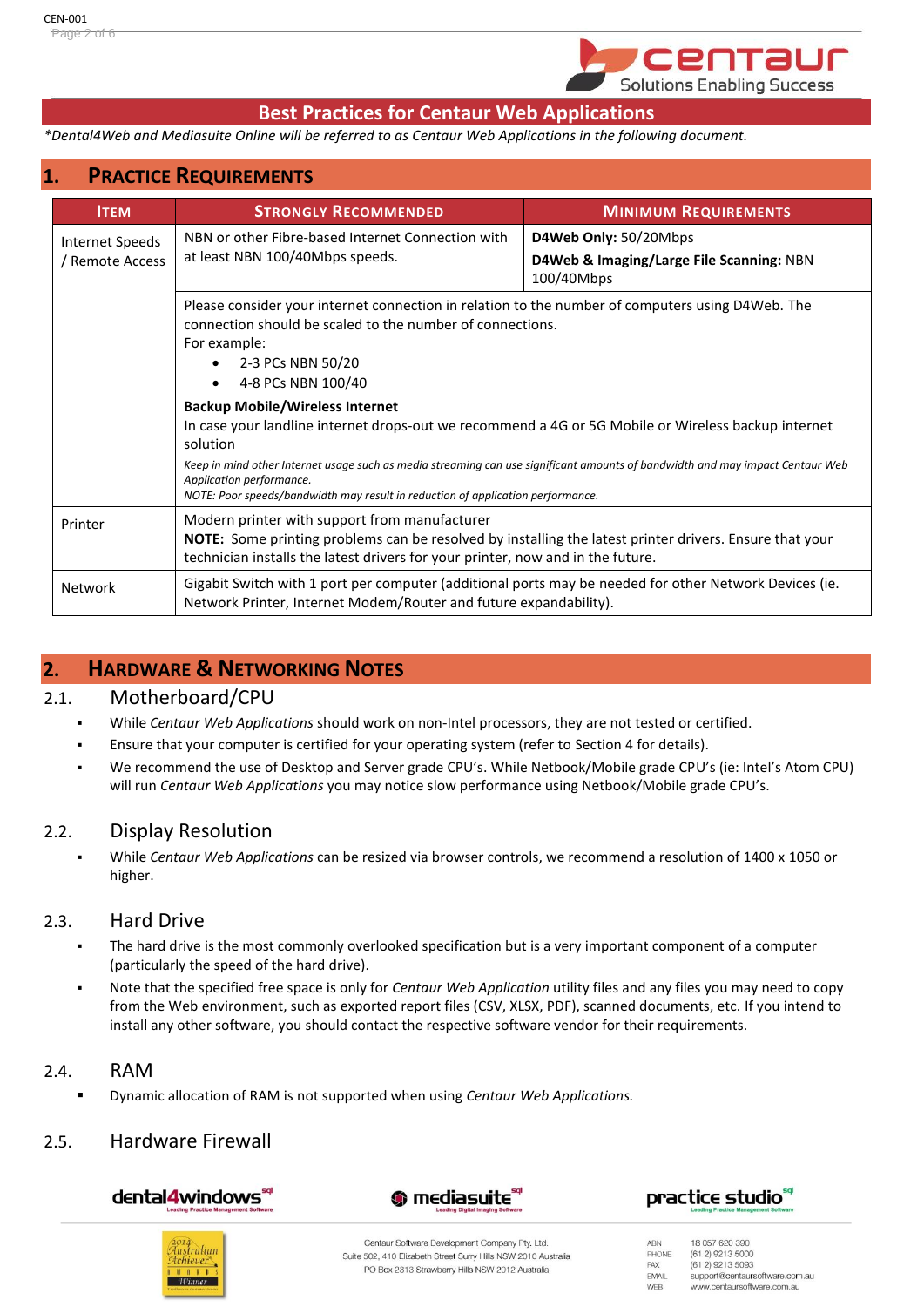

- Offices that are connected to the Internet via broadband access should have a hardware firewall to protect their computers from attack.
- Internet sharing software (or any other software) that causes interference with the TCP/IP protocol that affects *Centaur Web Applications* will have limited support.

## 2.6. Anti-Virus/Firewall Software

- Anti-Virus software should be installed on all computers. If you are a network user, then you should look at an antivirus software solution that will "push" the virus updates out to all computers on the network via the computer that has the internet connection. Your IT Technician can recommend an appropriate system for your business.
- The following ports/URLs are to be allowed through your security software:

| D4Web Agent      | TCP/UDP port 8086                                      |
|------------------|--------------------------------------------------------|
| Web Applications | TCP/UDP port 443<br>URL: https://d4web.dental4web.com/ |

## 2.7. Networking

- Centaur Software supports its products running over both wired and/or wireless networks. If there is an issue with your network affecting the use of our products you may be required to seek the services of an IT Technician to assist in resolving the issue.
- Centaur Software strongly recommends that wired networks are used rather than wireless networks due to the inherent issues that may affect a wireless network. Common issues that occur when wireless networks are used include application dropouts, poor performance issues, network interference, etc. If a customer decides to use a wireless network then it is recommended they talk to their IT Technician to setup a secure, stable and fast network. In order to troubleshoot issues with running our products over a wireless connection we may require the user to recreate the issue after making a physical (LAN) connection. If the issue cannot be created with a physical connection we cannot guarantee a fix.
- The performance of *Centaur Web Applications* may vary based on any number of conditions outside of our control such as: Wireless Interference of other devices, other Wi-Fi broadcasts, building infrastructure, Wi-Fi Hardware, etc. For ways to improve the performance of your Wireless Network we recommend you obtain the services of an IT Technician.
- All practices should have CAT5E 100MB Twisted cabling or higher. A professional electrician should install and certify that the cabling meets the appropriate standards.
- We recommend the use of Business Grade routers.
- Network users should consider the use of a network printer (ie. A printer that is not physically connected to a computer).

## 2.8. RDC/Virtualisation

- *Centaur Web Applications* do work on computers with Windows OS virtualisation on Mac OS X using virtualisation applications such as Parallels or Boot Camp.
- SAP does not explicitly test or certify products running on any virtualised environment such as VMWare, Xen and MS Virtual Server. However, SAP supports SQL Anywhere products running on these environments if the OS running in the virtual machine is certified by SAP.

<http://dcx.sap.com/index.html#1201/en/saintro/aboutasa-s-5186144.html> <http://scn.sap.com/community/sql-anywhere/blog/2014/12/02/licensing-sap-sql-anywhere-in-virtual-environments>

## 2.9. Claiming & Payment Solution Terminals

▪ If you are using any of the Claiming & Payment Solution Terminals linked with *Centaur Web Applications,* we strongly recommend you contact the vendor to ensure you receive the correct connection cable as well as their System Requirements.

## 2.10. Tablets









Centaur Software Development Company Pty. Ltd. Suite 502, 410 Elizabeth Street Surry Hills NSW 2010 Australia PO Box 2313 Strawberry Hills NSW 2012 Australia

18 057 620 390 ABN PHONE (61.2) 9213 5000 (61 2) 9213 5093 FAX EMAIL support@centaursoftware.com.au WEB www.centaursoftware.com.au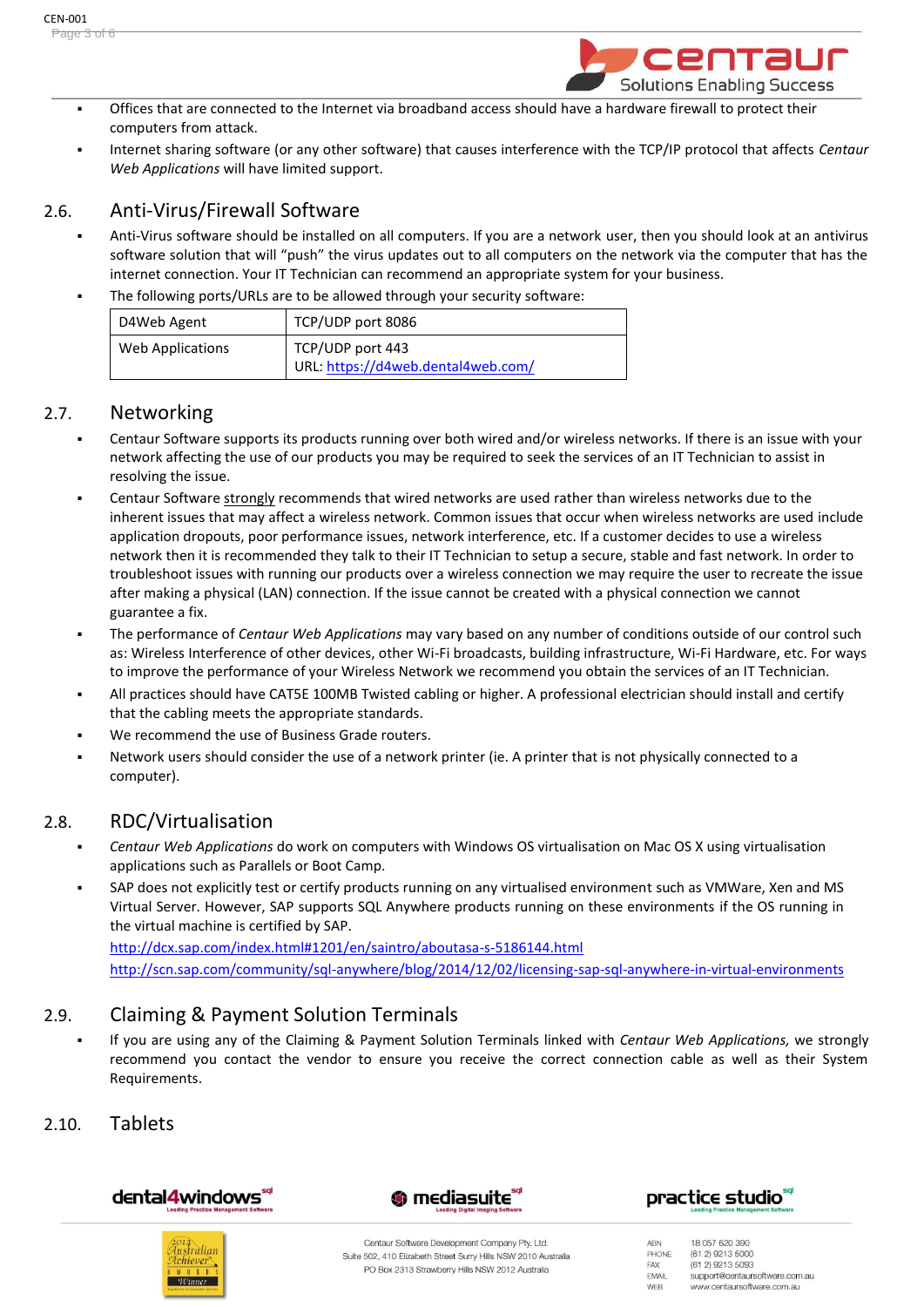

- The base specifications listed on Page 1 are enough to run *Centaur Web Applications* although we do not recommend the use of tablets with *Centaur Web Applications* and some screens may have issues*.*
- Mobile grade CPU's are not supported or recommended.
- We strongly advise the use of a stylus if you plan on using devices with smaller screens and want to use the 3D Charting and Perio modules.

## **3. CENTAUR WEB APPLICATION CONFIGURATION**

#### 3.1. Centaur D4Web AGENT Bridging Utility

- For D4Web to access/interact with locally installed applications, such as Health Fund Claiming/Payment Solutions and Xray Software, a bridging utility called AGENT will need to be installed on every computer that runs D4Web.
- AGENT can be installed via the D4Web Hamburger menu.

## 3.2. Pre-Printed Letterheads & Logo Files

- The maximum height for a pre-printed letterhead or a logo file is 5cm from top of the page (RE: Invoices, Receipts and Treatment Plans). If your printer enforces a margin/padding this will reduce the maximum height of the logo by that amount (e.g. a margin of 5mm means the Letterhead/Logo can be no more than 4.5cm in height). This is a fixed size and cannot be changed.
- Accepted Letterhead/Logo File Types: BMP, GIF, JPG.

#### 3.3. Pre-Printed Footers

If your pre-printed stationary has a footer and you want to use a Return Payment Slip on your Invoice, the Return Payment Slip will take up 4.7cm of final page of the Invoice, overriding anything on the stationary. This is a fixed size and cannot be changed.

## **4. OPERATING SYSTEMS & OTHER SOFTWARE**

#### 4.1. Operating Systems

- Centaur follows Microsoft's Lifecycle Policy to determine which Operating Systems to continue to develop for and test on. Once an Operating System is no longer covered by Microsoft's Mainstream Support, Centaur will no longer be able to guarantee a resolution where the Operating System is the root cause of the issue.
	- The following Microsoft Operating Systems are supported:

| <b>Operating System</b>      | <b>Centaur Web Application Version/Build</b><br><b>Requirements</b> | <b>Microsoft Mainstream Support</b><br><b>End Date</b> |
|------------------------------|---------------------------------------------------------------------|--------------------------------------------------------|
| Windows 11 (32/64-Bit)       | Certification in progress                                           |                                                        |
| Windows 10 (32/64-Bit)       | Version i5 Build 4477 and above                                     | 14/10/2025                                             |
| Windows Server 2019 (64-Bit) | Version i5 Build 4477 and above                                     | 09/01/2024                                             |
| Windows Server 2016 (64-Bit) | Version i4 Build 4146 and above                                     | 11/01/2022                                             |
| Windows Server 2022 (64-Bit) | Version i6 Build 5125 and above                                     | 13/10/2026                                             |

<https://support.microsoft.com/en-au/lifecycle/search>

The latest Windows updates must be installed on all supported Operating Systems now and in the future.

#### 4.1.1. Older Operating Systems

- Customers running these older and discontinued Operating Systems will still receive *Centaur Web Application* support, however we are unable to guarantee a resolution where the Operating System is the root cause of the issue. This includes:
	- Windows XP\*/Vista/7/8/8.1









Centaur Software Development Company Pty. Ltd. Suite 502, 410 Elizabeth Street Surry Hills NSW 2010 Australia PO Box 2313 Strawberry Hills NSW 2012 Australia

ABN 18 057 620 390 PHONE (61.2) 9213 5000 FAX (61 2) 9213 5093 EMAIL support@centaursoftware.com.au WEB www.centaursoftware.com.au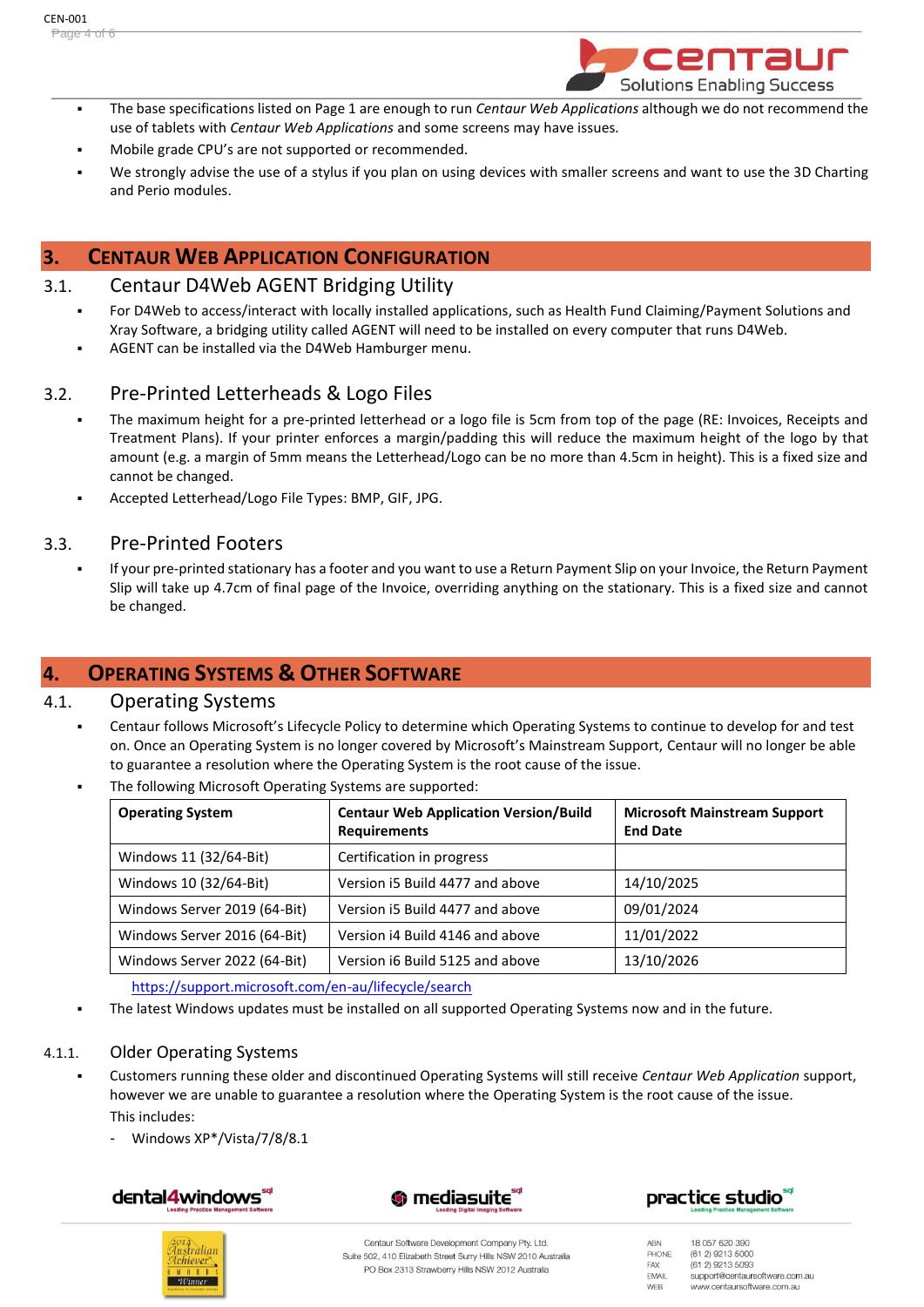

Windows Server 2003/2008/SBS 2011/2012 (R1, R2, Essentials and Foundation editions)

\* NOTE: Windows XP is incompatible with Version i5 and above.

#### 4.1.2. Other Operating Systems

- Examples: Non-Microsoft Operating Systems or Emulated versions of supported Microsoft Operating Systems (e.g. Running Windows 10 within Parallels Desktop under Mac OS X).
- Centaur will continue to provide support to our customers however we are unable to guarantee a resolution where the *Centaur Web Applications* are running on any Operating System other than those listed in 4.1 and where that Operating System/Environment is the root cause of the issue.

#### 4.1.3. Operating System settings

Centaur strongly recommends rebooting all your computers at least weekly if not more often.

## 4.2. Microsoft Word

The *Centaur Web Applications* cannot link with Microsoft Word.

## **5. COMPUTER SYSTEMS**

#### 5.1. Computer Systems

When purchasing computer systems, the variance in pricing and components can be overwhelming. Be assured that you do get what you pay for. Some lower priced systems may be lacking in the following areas:

| Proprietary   | Only the manufacturer or specified service centre can make repairs or expand the system. This can<br>be more expensive in the longer term.                                                                           |
|---------------|----------------------------------------------------------------------------------------------------------------------------------------------------------------------------------------------------------------------|
| Expandability | Some systems don't have adequate expansion slots/and or other connection ports for any extra<br>components you may require in the future.                                                                            |
| All-in-One    | Some "all-in-one" motherboards will not allow you to disable the onboard components. With these<br>motherboards if one onboard component fails you may need to replace the entire motherboard to<br>fix the problem. |

Practices should be aware that good computer consultants tend to offer high-end systems. They work on the principle that reliable systems will produce fewer problems, promoting repeat business.

## 5.2. Computer System Training

- Practices should consider some sort of training in the Windows Operating System and the management of related peripherals (e.g. Printers).
- Over time your original investment should pay off in the fact that having staff that can solve minor problems will help avoid having to pay on-site technicians. Trained computer users also solve issues faster so it will ensure that your staff will have more time to spend on tasks that are relevant to the practice generating income.

## 5.3. Hardware & Windows Support

- All practices at some stage will need the services of an on-site computer technician. Larger users should consider the following services that some computer consultants can provide:
	- Maintenance Programs ensure that your computing environment is maintained before problems arise.
	- Block Support some companies offer the choice of purchasing "block hours" of support (normally cheaper than adhoc on-site rates).

## 5.4. Equipment Replacement









Centaur Software Development Company Pty. Ltd. Suite 502, 410 Elizabeth Street Surry Hills NSW 2010 Australia PO Box 2313 Strawberry Hills NSW 2012 Australia

ABN 18 057 620 390 PHONE (61.2) 9213 5000 (61 2) 9213 5093 FAX EMAIL support@centaursoftware.com.au WEB www.centaursoftware.com.au